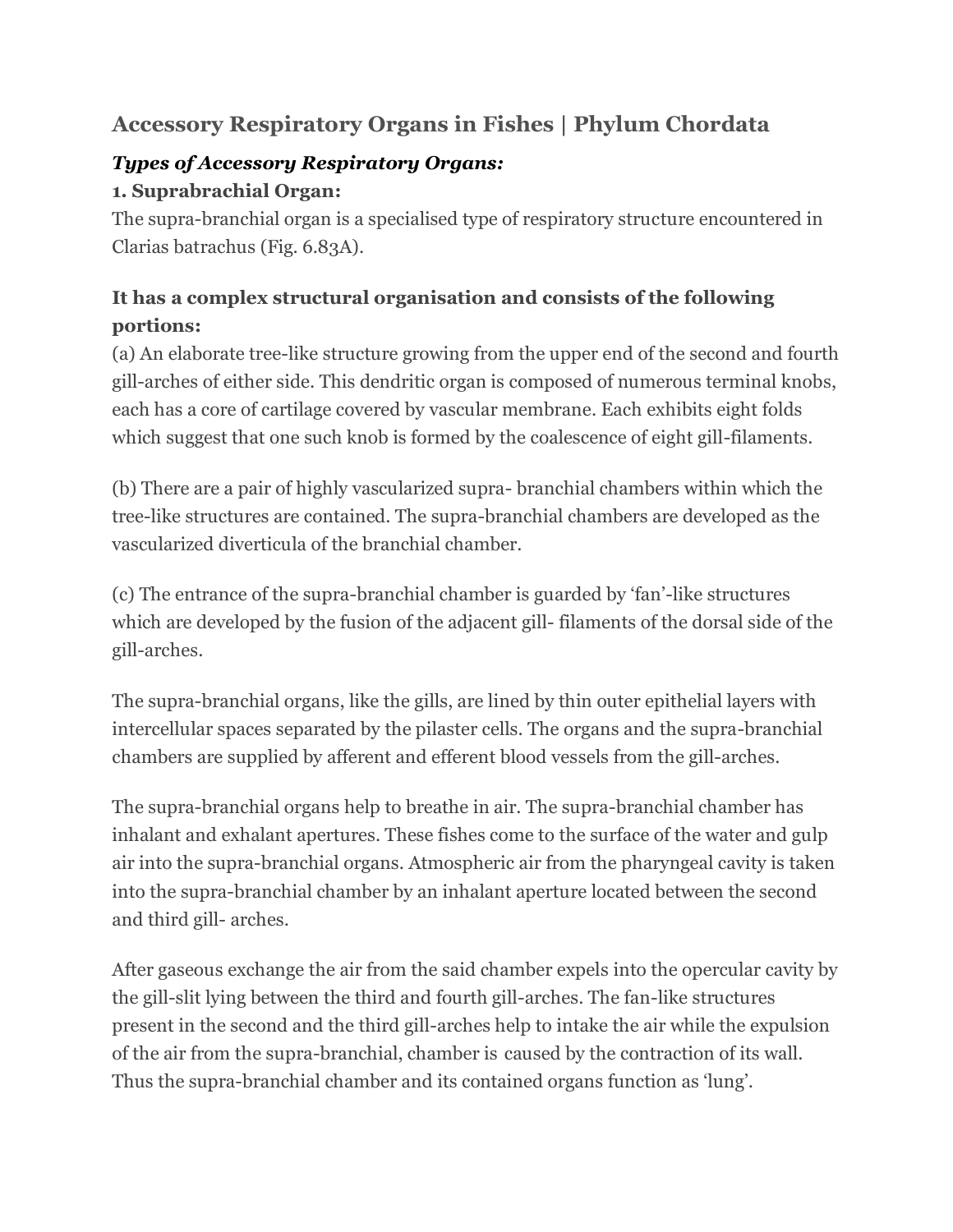### **2. Branchial Outgrowths:**

In climbing perch (Anabas testudineus) there are two spacious sac-like outgrowths from the dorsal side of the branchial chambers (Fig. 6.83B). The epithelium lining these outgrowths is highly vascular and becomes folded to increase the respiratory area.



Fig. 6.83 : Accessory respiratory organs in air-breathing teleosts. A. Clarias batrachus. B. Anabas testudineus. C. Heteropneustes fossils. D. Channa punctatus. E. Amphipnous cuchia.

Each chamber contains a characteristic rosette-like labyrinthine organ. This organ develops from the first epibranchial bone and consists of a number of shell like concentric plates. The margins of the plates are wavy and the plates are covered with vascular gill-like epithelium.

Each branchial outgrowth communicates freely not only with the opercular cavity but also with the buccopharyngeal cavity. Air enters into the outgrowth by way of the buccopharyngeal opening and goes out through the external gill-slits. The entrance is controlled by valves.

During travelling the opercula alternately spread out and fix to the ground by the spines and get the forward push from the pectoral fins and the tail. The proverb that the fish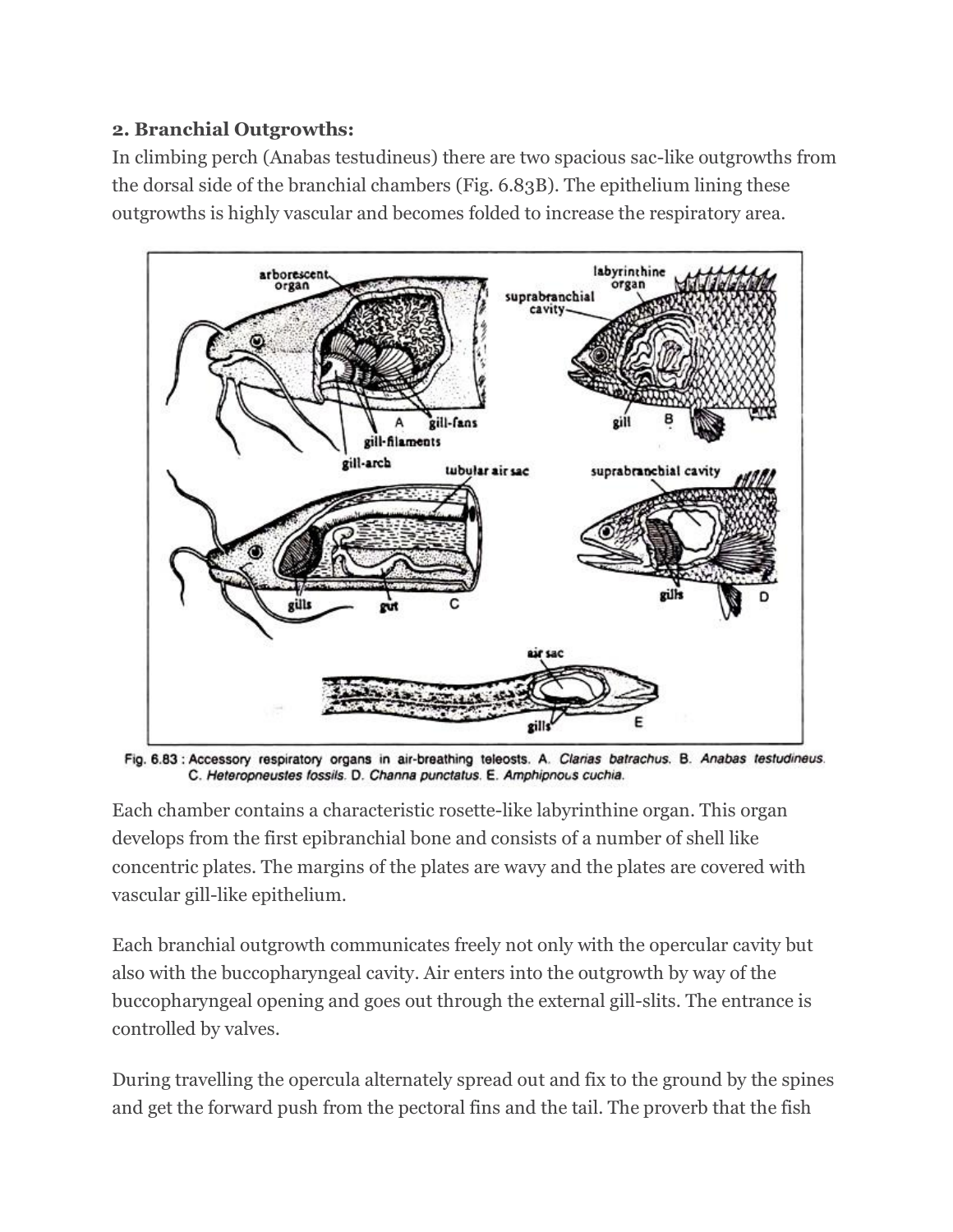can climb the trees seems to be erroneous. The climbing perches are found in the branches of palm or other trees which are possibly brought there by the kites or crows while these fishes migrate over the land.

In Trichogaster fasciatus the accessory respiratory organs are similar to that of Anabas and consist of supra-branchial chamber, labyrinthine organ and respiratory membrane (Fig. 6.84).

The labyrinthine organ is simpler in construction in comparison to that of Anabas. Each organ assumes a spiral configuration with two leaf-like expansions. Each of these two expansions is composed of loose connective tissue which is covered by highly vascular epithelium.



Fig. 6.84 : Gills and accessory respiratory organs of Trichogaster fasciatus.

### **3. Pharyngeal Diverticula:**

Anabas can breathe in air by the help of these organs. These fishes have the habit of migration from one pond to the other. Their overland progression is peculiar and is assisted by the operculum and the fins. Each operculum bears sharp spines at the free edge.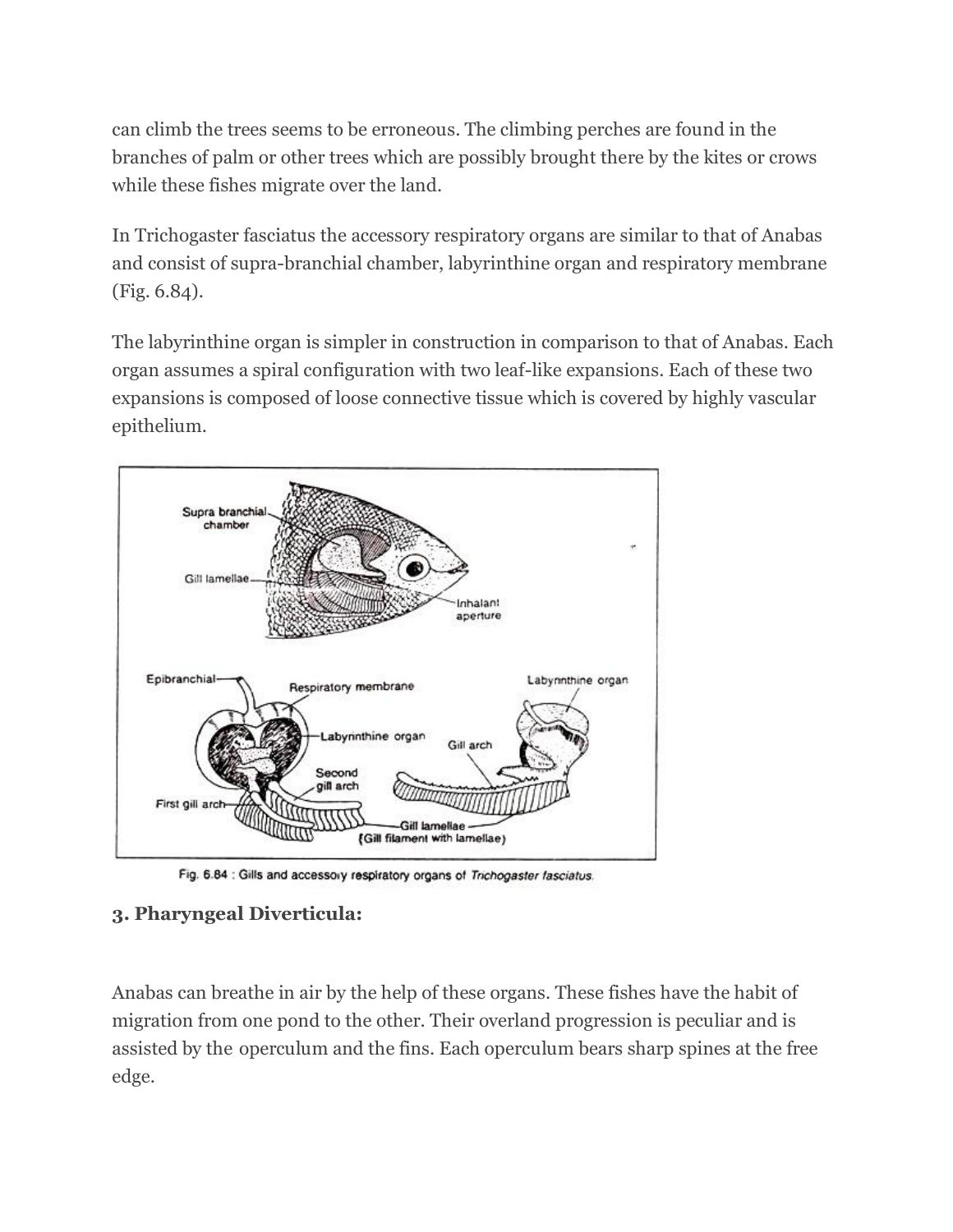In the Snake- headed fishes and Cuchia eels, the accessory respiratory organs are relatively simplified. These fishes can survive prolonged drought and their air breathing habit enables them to remain out of water for some time. In both the group of fishes, the pharynx gives a pair of saclike diverticula for gaseous exchange.

In Channa, the accessory respiratory organs are relatively simpler and consist of a pair of air-chambers (Fig. 6.83D). These are developed from the pharynx and not from the branchial chamber as seen in others.

The air-chambers are lined by thickened epithelium which is highly vascularized. The air-chambers are simple sac-like structures and do not contain any structure. These chambers function as the lung-like reservoirs. In Channa striatus the vascular epithelium lining the chambers becomes folded to form some alveoli. The gill-filaments are greatly reduced in size.

In Cuchia (Amphipnous cuchia) the accessory respiratory organs consist of a pair of vascular sac-like diverticula from the pharynx above the gills (Fig. 6.83E). These diverticula open anteriorly into the first gill-slit. These diverticula function physiologically as the lungs.

The gills are greatly reduced and a few rudimentary gill-filaments are present on the second of the three remaining gill- arches. The third gill-arch is found to bear fleshy vascular epithelium. In Periophthalmus, a pair of very small pharyngeal diverticula is present which are lined by vascular epithelium.

#### **4. Pneumatic Sacs:**

In Heteropneustes fossil is, a pair of tubular pneumatic sacs, one on each side of the body, act as the accessory respiratory organs.

These long tubular sacs arise as the outgrowths from the branchial chamber and extend almost up to the tail between the body musculature near the vertebral column (Fig. 6.83C). In Sacco-branchus, similar tubular lung-like outgrowths of the branchial chamber extend back into the body musculature.

## **5. Buccopharyngeal Epithelium:**

The vascular membrane of buccopharyngeal region in almost all the fishes helps in absorbing oxygen from water. But in mudskippers (Periophthalmus and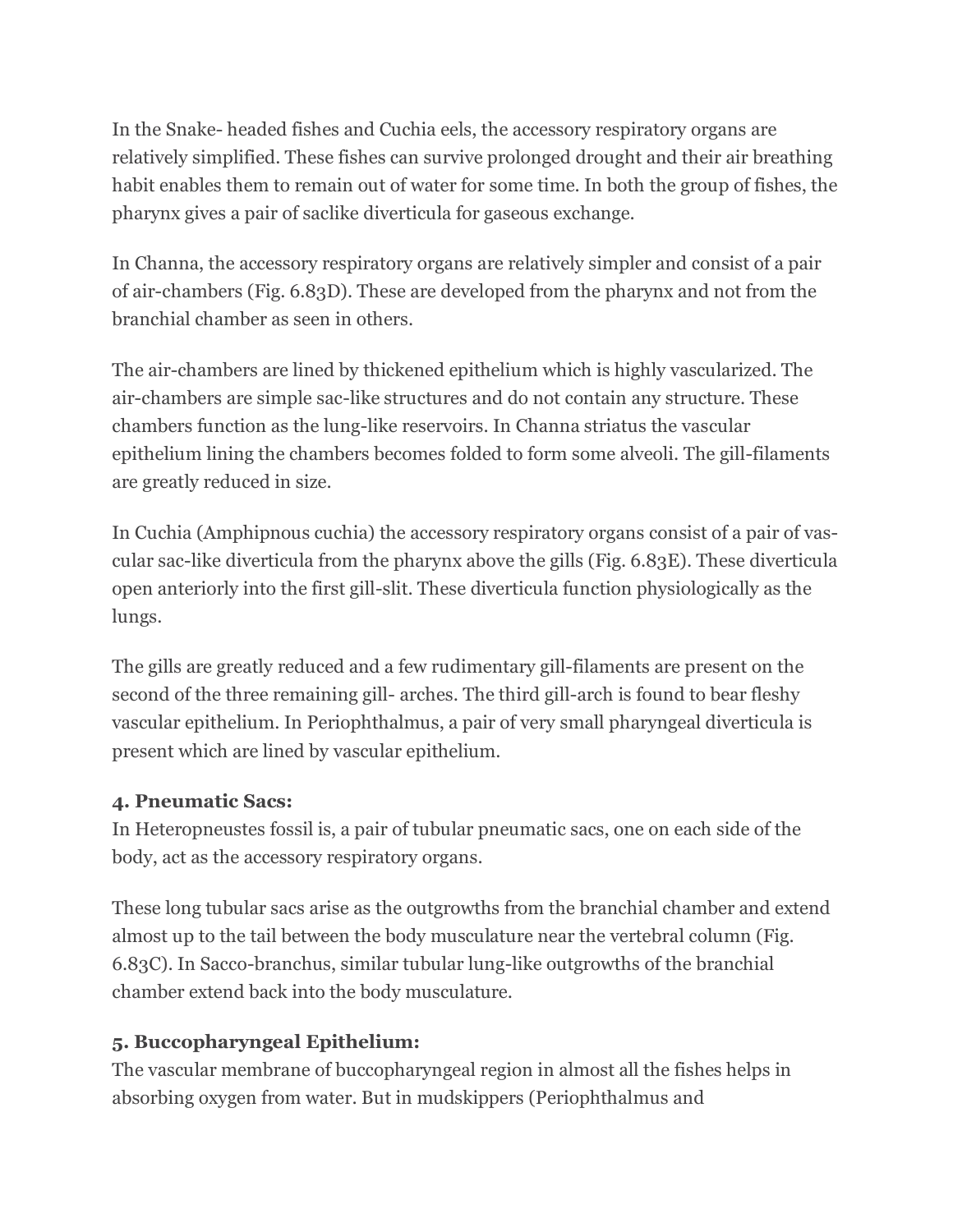Boleophthalmus) the highly vascularized buccopharyngeal epithelium helps in absorbing oxygen directly from the atmosphere.

These tropical fishes leave water and spend most of the time skipping or 'walking' about through dampy areas particularly round the roots of the mangrove trees. The old idea that the mud-skippers use the vascular tail as the respiratory organ is not supported by recent Icthyologists.

#### **6. Integument:**

Eels are recorded to make considerable journey through damp vegetation. The common eel, Anguilla Anguilla can respire through the integument both in air and in water. In Amphipnous cuchia and mud- skippers, the moist skin sub-serves respiration.

Many embryos and larvae of fishes respire through the skin before the emergence of the gills. The median fin fold of many larval fishes is supplied with numerous blood vessels and helps in breathing. The highly vascular opercular fold of Sturgeon and many Catfishes serves as the accessory respiratory structure.

#### **7. Gut epithelium:**

The inner epithelium of the gut essentially helps in digestive process. But in many fishes the gut becomes modified to sub-serve respiratory function. Cobitis (giant loach of Europe) comes above the water-level and swallows a certain volume of air which passes back along the stomach and intestine. In Misgurus fossilis, a bulge just behind the stomach is produced which is lined by fine blood vessels.

The bulge acts as the reservoir of air and functions as the accessory respiratory organ. After the gaseous exchange, the gas is voided through the anus. In certain other fishes, Callichthyes, Hypostomus and Doras the highly vascular rectum acts as the respiratory organ by sucking in and giving out water through the anus alternately.

In these fishes the wall of the gut becomes modified. The wall becomes thin due to the reduction of the muscular layers.

#### **8. Swim-Bladder acts as Lung:**

Swim-bladder is essentially a hydrostatic organ but in some fishes it functions as the 'lung'. In Amia and Lepisosteus, the wall of the swim-bladder is sacculated and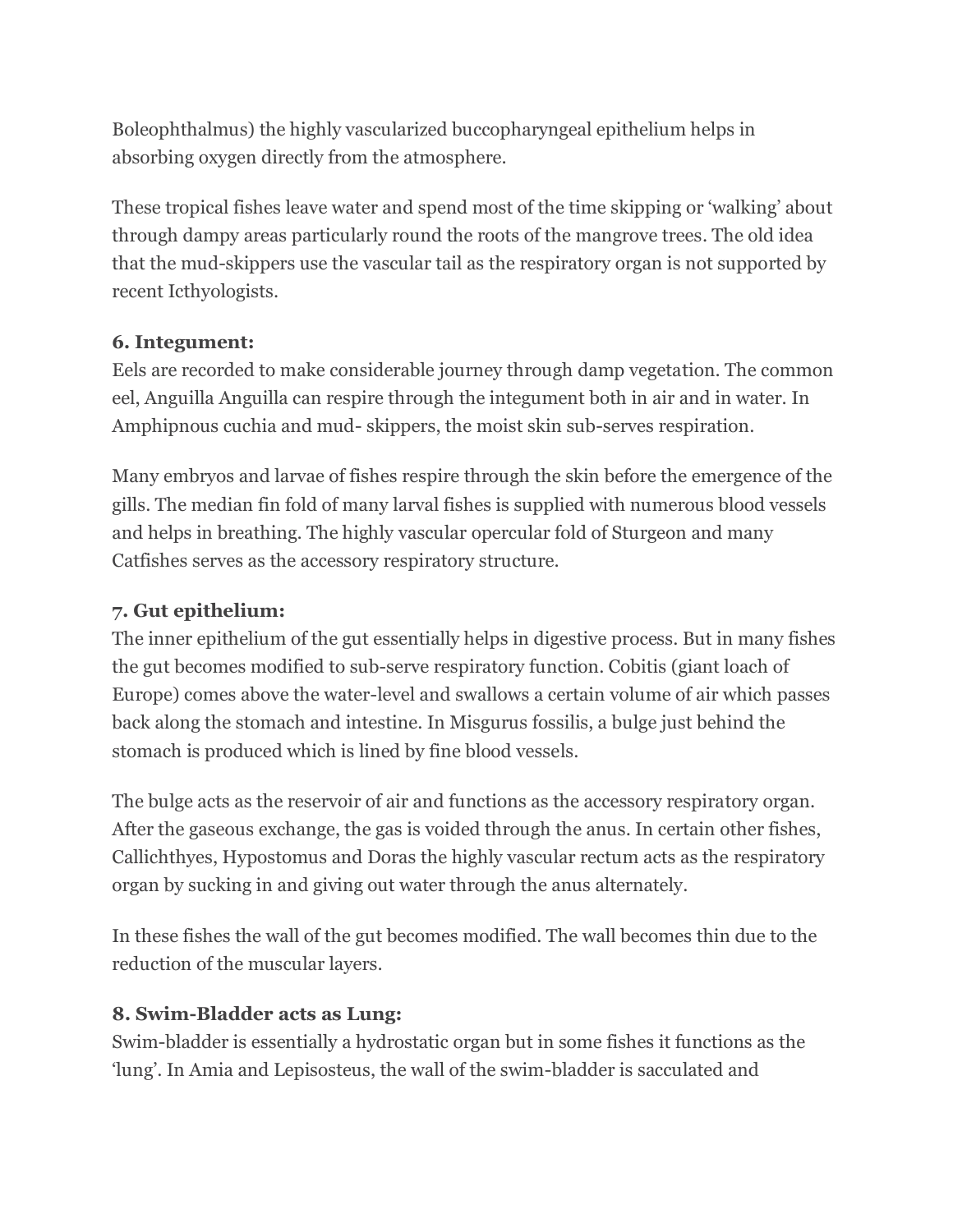resembles lung. In Polypterus the swim-bladder is more lung-like and gets a pair of pulmonary arteries arising from the last pair of epibranchial arteries.

The swim-bladder in dipnoans resembles strikingly the tetra- pod lung in structure as well as in function. In Neoceratodus, it is single, but in Protopterus and Lepidosiren it is bilobed. The inner surface of the 'lung' is increased by spongy alveolar structures.

In these fishes, the 'lung' is mainly respiratory in function during aestivation because the gills become useless during this period. Like that of Polypterus, the 'lung' in dipnoans gets the pulmonary arteries from the last epibranchial arteries.

In Notopterus, the swim-bladder becomes more complex and acts as a lung. Except the hydrostatic, sound production and hearing, a new function like respiration was innovated in Notopterus. In Notopterus chitala the posterior tip of swim-bladder is enlarged which is called caudal extension and the ventral part gives off several fingerlike projections, the dorsal side of the gas bladder possesses a specialised striated muscle.

The anterior part extends into a projection to the ear. An artery arising from the dorsal aorta forms a network of blood capillaries that spread the entire inner surface of the abdominal and caecal parts of the swim bladder.

The blood capillaries that cover a single epithelial layer helps in the gaseous exchange between the blood and the air of the swim-bladder. This air breathing habit is considered as a secondary adaptation in these fishes.

#### *Functions of Accessory Respiratory Organs:*

The accessory respiratory organs contain a high percentage of oxygen. The fishes possessing such respiratory organs are capable of living in water where oxygen concentration is very low. Under this condition these fishes come to the surface of water to gulp in air for transmission to the accessory respiratory organs.

If these fishes are prevented from coming to the surface, they will die due to asphyxiation for want of oxygen. So the acquisition of accessory respiratory organs in fishes is an adaptive feature.